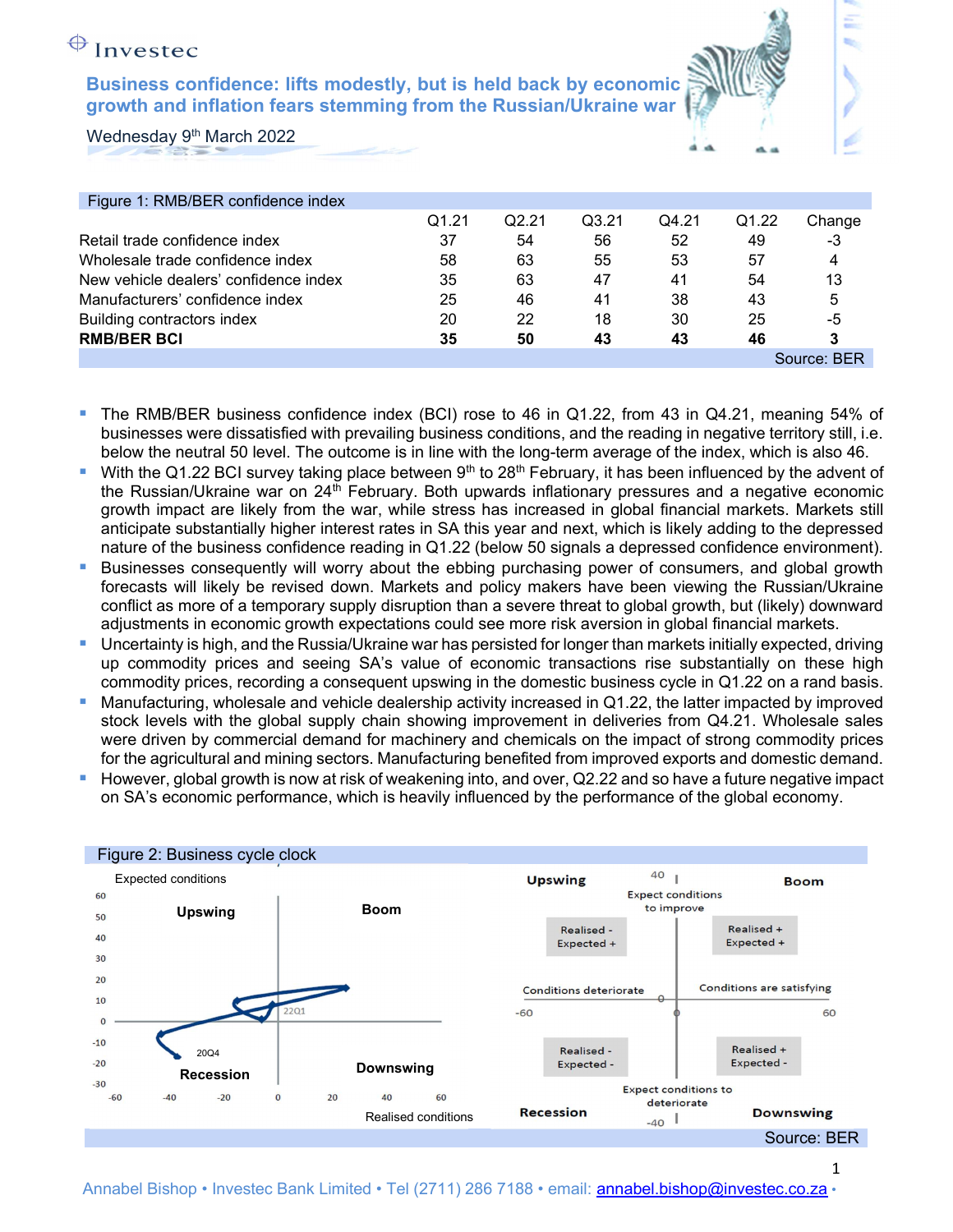Wednesday 9<sup>th</sup> March 2022



- While the economy recorded a record high in February's BankservAfrica Economic Transaction Index (or BETI), bolstered by the rapid escalation in commodity prices and resultant high rand value of transactions,  $Q1.22$ 's business confidence (measured for the 9<sup>th</sup> to end February) was not far removed from  $Q4.21$  and Q3.21's depressed readings of 43 respectively, with Q3.21 afflicted by July's riots.
- Q4.21's business confidence reading took place in a heavy slew of risk events (the municipal elections and uncertainty of post-election coalition formations, US FOMC (Federal Open Market Committee tapering of QE, worries ahead of the MTBPS and growth suppressive huge fuel price hikes in November,) which would have caused a wait and see approach adopted by many and so a static business confidence reading.
- The actual realised business conditions in Q1.22 were recorded before loadshedding began in March, and this will put a damper on activity for the rest of Q1.22 for as long as it persists.
- For businesses not benefitting from higher commodity prices, and particularly for retailers and building contractors, business conditions did not necessarily improve. Indeed, excess office supply and weak residential demand for new builds (not in security complexes) as well as some excess supply of commercial retail space, along with council delays in approvals, have seen a deteriorated environment for builders.

| Figure 4: Business confidence and composite indicators |               |       |       |       |       |       |       |       |       |    |  |  |  |
|--------------------------------------------------------|---------------|-------|-------|-------|-------|-------|-------|-------|-------|----|--|--|--|
| South Africa                                           | Unit          | 20Q1  | 20Q2  | 20Q3  | 20Q4  | 21Q1  | 21Q2  | 21Q3  | 21Q4  | Сh |  |  |  |
| RMB/BER business confidence <sup>1</sup>               | $\%$          | 18    | 5     | 24    | 40    | 35    | 50    | 43    | 43    | 0  |  |  |  |
| Composite confidence per province <sup>2</sup>         |               |       |       |       |       |       |       |       |       |    |  |  |  |
| Gauteng                                                | %             | 18    | 2     | 25    | 35    | 33    | 40    | 41    | 40    | -1 |  |  |  |
| KwaZulu-Natal                                          | %             | 27    | 5     | 34    | 44    | 49    | 77    | 27    | 56    | 29 |  |  |  |
| Western Cape                                           | $\frac{0}{0}$ | 22    | 8     | 19    | 43    | 29    | 51    | 49    | 40    | -9 |  |  |  |
| <b>Composite Indicators</b>                            |               |       |       |       |       |       |       |       |       |    |  |  |  |
| Business conditions: realized <sup>1</sup>             | Net %         | -60   | -91   | -63   | $-37$ | -43   | 25    | $-15$ | -6    | 9  |  |  |  |
| Business conditions: expected 1                        | Net %         | $-37$ | $-74$ | $-47$ | $-17$ | -6    | 16    | 10    |       | -9 |  |  |  |
| Business climate#,1                                    | Net %         | -49   | -83   | $-55$ | $-27$ | $-25$ | 21    | -3    | $-3$  | 0  |  |  |  |
| Activity <sup>3</sup>                                  | Net %         | -54   | -83   | $-59$ | $-36$ | $-38$ | 16    | $-14$ | $-4$  | 10 |  |  |  |
| Employment <sup>4</sup>                                | Net %         | $-33$ | -48   | $-51$ | -40   | $-35$ | -19   | $-22$ | -5    | 17 |  |  |  |
| Purchasing prices <sup>5</sup>                         | Net %         | 42    | 58    | 64    | 54    | 66    | 59    | 66    | 80    | 14 |  |  |  |
| Selling prices <sup>6</sup>                            | Net %         | 8     | 4     | 10    | 16    | 22    | 31    | 22    | 41    | 19 |  |  |  |
| Inventories <sup>7</sup>                               | Net %         | 18    | 31    | 3     | -11   | $-13$ | $-20$ | $-20$ | $-26$ | -6 |  |  |  |

Source: BER

# Average between realized and expected business conditions 1. Building (build) (contractors only), manufacturing (mnf), retail (ret) wholesale(whs) and new vehicles (mot); 2. Build, mnf, ret, whs & mot; 3. Build, mnf, ret, whs, mot & other services (serv); 4. Build, mnf, ret, whs & serv; 5. Mnf, ret & whs; 6. Mnf, ret, whs & serv; 7. Mnf, ret, whs & mot; stocks relative to expected demand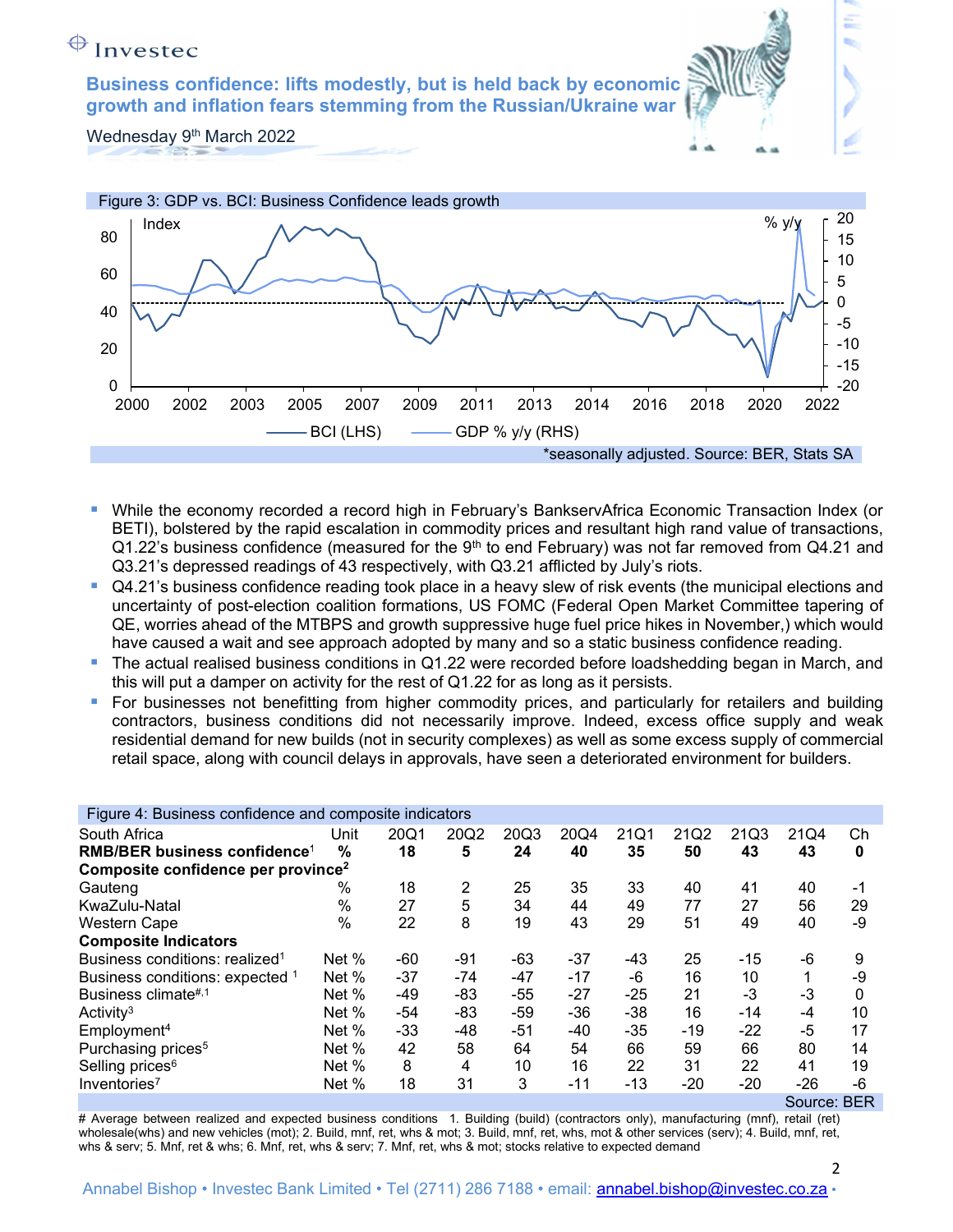Wednesday 9<sup>th</sup> March 2022





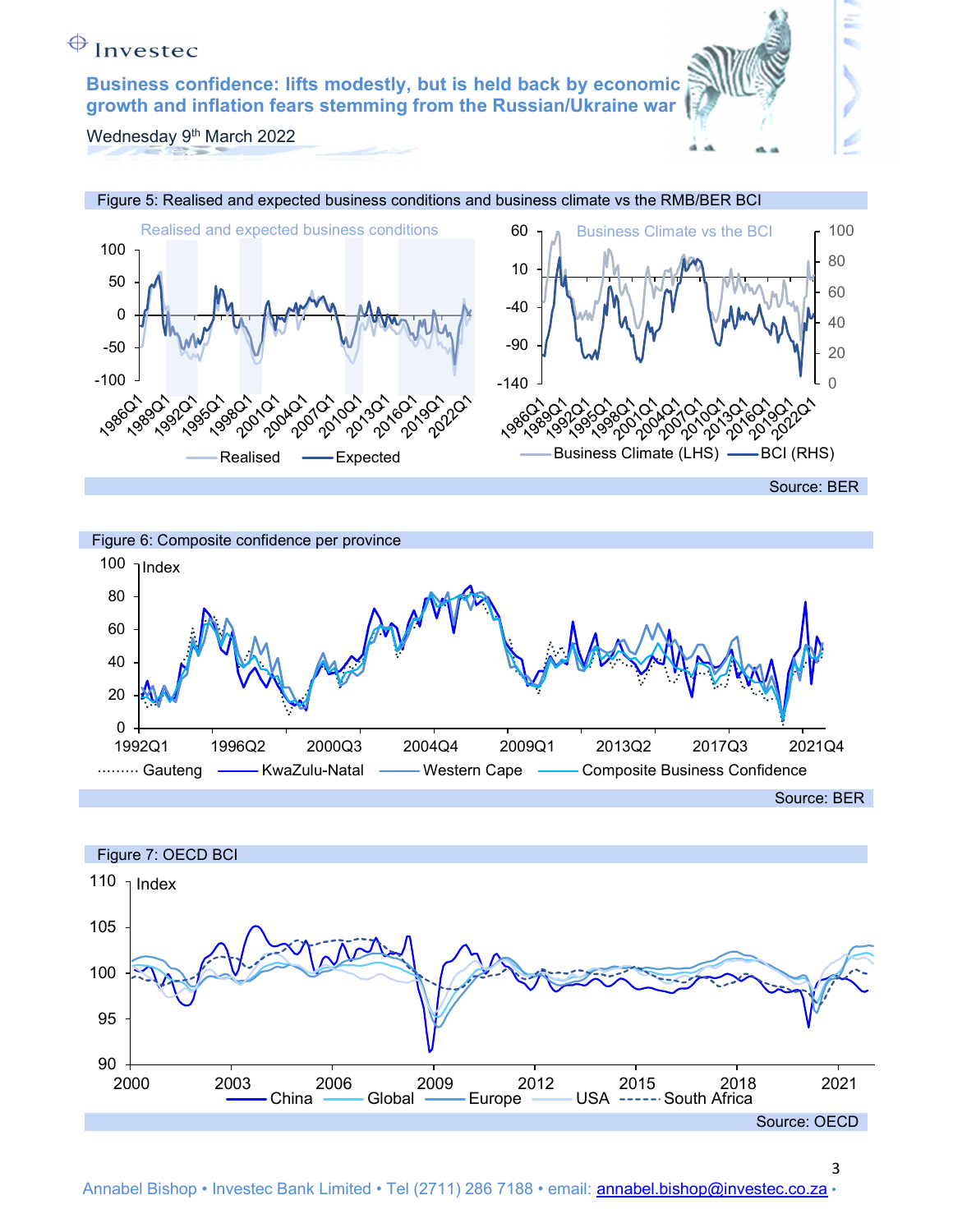## Wednesday 9<sup>th</sup> March 2022

### Disclaimer

For the purposes of this disclaimer, Investec shall include Investec Bank Limited, its ultimate holding company, a subsidiary (or a subsidiary of a subsidiary) of that entity, a holding company of that entity or any other subsidiary of that holding company, and any affiliated entity of any such entities. "Investec Affiliates" shall mean any directors, officers, representatives, employees, advisers or agents of any part of Investec.

The information and materials presented in this report are provided to you solely for general information and should not be considered as an offer or solicitation of an offer to sell, buy or subscribe to any securities or any derivative instrument or any other rights pertaining thereto.

The information in this report has been compiled from sources believed to be reliable, but neither Investec nor any Investec Affiliates accept liability for any loss arising from the use hereof or makes any representations as to its accuracy and completeness. Any opinions, forecasts or estimates herein constitute a judgement as at the date of this report. There can be no assurance that future results or events will be consistent with any such opinions, forecasts or estimates. Past performance should not be taken as an indication or guarantee of future performance, and no representation or warranty, express or implied is made regarding future performance. The information in this report and the report itself is subject to change without notice. This report as well as any other related documents or information may be incomplete, condensed and/or may not contain all material information concerning the subject of the report; its accuracy cannot be guaranteed. There is no obligation of any kind on Investec or any Investec Affiliates to update this report or any of the information, opinions, forecasts or estimates contained herein.

Investec (or its directors, officers or employees) may, to the extent permitted by law, own or have a position or interest in the financial instruments or services referred to herein, and may add to or dispose of any such position or may make a market or act as a principal in any transaction in such financial instruments. Investec (or its directors, officers or employees) may, to the extent permitted by law, act upon or use the information or opinions presented herein, or research or analysis on which they are based prior to the material being published. Investec may have issued other reports that are inconsistent with, and reach different conclusions from, the information presented in this report. Those reports reflect the different assumptions, views and analytical methods of the analysts who prepared them. The value of any securities or financial instruments mentioned in this report can fall as well as rise. Foreign currency denominated securities and financial instruments are subject to fluctuations in exchange rates that may have a positive or adverse effect on the value, price or income of such securities or financial instruments. Certain transactions, including those involving futures, options and other derivative instruments, can give rise to substantial risk and are not suitable for all investors.

This report does not contain advice, except as defined by the Corporations Act 2001 (Australia). Specifically, it does not take into account the objectives, financial situation or needs of any particular person. Investors should not do anything or forebear to do anything on the basis of this report. Before entering into any arrangement or transaction, investors must consider whether it is appropriate to do so based on their personal objectives, financial situation and needs and seek financial advice where needed.

No representation or warranty, express or implied, is or will be made in relation to, and no responsibility or liability is or will be accepted by Investec or any Investec Affiliates as to, or in relation to, the accuracy, reliability, or completeness of the contents of this report and each entity within Investec (for itself and on behalf of all Investec Affiliates) hereby expressly disclaims any and all responsibility or liability for the accuracy, reliability and completeness of such information or this research report generally.

The securities or financial instruments described herein may not have been registered under the US Securities Act of 1933, and may not be offered or sold in the United States of America or to US persons unless they have been registered under such Act, or except in compliance with an exemption from the registration requirements of such Act. US entities that are interested in trading securities listed in this report should contact a US registered broker dealer.

For readers of this report in South Africa: this report is produced by Investec Bank Limited, an authorised financial services provider and a member of the JSE Limited.

For readers of this report in United Kingdom and Europe: this report is produced by Investec Bank Plc ("IBP") and was prepared by the analyst named in this report. IBP is authorised by the Prudential Regulation Authority and regulated by the Financial Conduct Authority and the Prudential Regulation Authority and is a member of the London Stock Exchange. This report is not intended for retail clients and may only be issued to professional clients and eligible counterparties, and investment professionals as described in S19 of the Financial Services and Markets Act 2000 (Financial Promotions) Order 2005.

For readers of this report in Ireland: this report is produced by Investec Bank plc (Irish Branch) and was prepared by the analyst named in this report. Investec Bank plc (Irish Branch) is authorised by the Prudential Regulation Authority in the United Kingdom and is regulated by the Central Bank of Ireland for conduct of business rules.

For readers of this report in Australia: this report is issued by Investec Australia Limited, holder of Australian Financial Services License No. 342737 only to 'Wholesale Clients' as defined by S761G of the Corporations Act 2001.

For readers of this report in Hong Kong: this report is distributed in Hong Kong by Investec Capital Asia Limited, a Securities and Futures Commission licensed corporation (Central Entity Number AFT069) and is intended for distribution to professional investors (as defined in the Securities and Futures Ordinance (Chapter 571 of the Laws of Hong Kong)) only. This report is personal to the recipient and any unauthorised use, redistribution, retransmission or reprinting of this report (whether by digital, mechanical or other means) is strictly prohibited.

For readers of this report in India: this report is issued by Investec Capital Services (India) Private Limited which is registered with the Securities and Exchange Board of India.

### Annabel Bishop • Investec Bank Limited • Tel (2711) 286 7188 • email: **annabel.bishop@investec.co.za** •